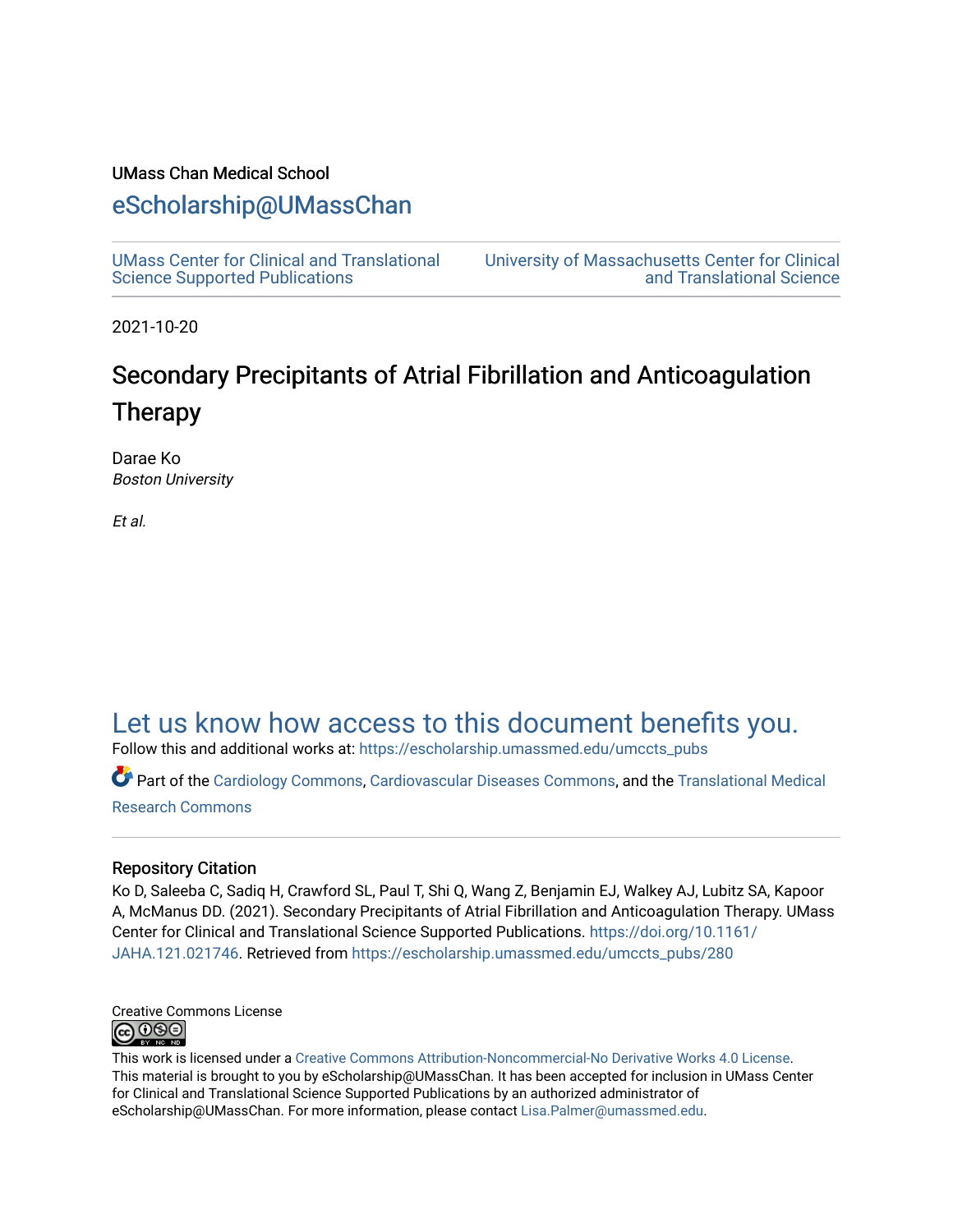# BRIEF COMMUNICATION

# Secondary Precipitants of Atrial Fibrillation and Anticoagulation Therapy

Darae Ko <sup>(D</sup>[,](https://orcid.org/0000-0002-1174-7535) MD, MSc; Con[nor](https://orcid.org/0000-0003-2662-3946) Saleeba, BS; Hammad S[adiq,](https://orcid.org/0000-0003-4076-2336) BS; Sybil Crawford, PhD; Tenes Paul, DO; Qiming Shi, MS; [Ziyu](https://orcid.org/0000-0002-9599-4866)e Wang <sup>1</sup>, MPH; Emel[ia J.](https://orcid.org/0000-0003-1300-7124) Benjamin <sup>1</sup>, MD, ScM; Allan J. Walkey, MD, MSc; Steven A. Lubitz  $\mathbb D$ , MD, MPH; Alok Kapoor  $\mathbb D$ , MD, MSc; David McManus, MD, ScM

BACKGROUND: Atrial fibrillation (AF) commonly occurs in the setting of acute conditions. We aimed to identify the acute conditions associated with secondary AF (AF precipitants) including pneumonia/sepsis, pneumothorax, respiratory failure, myocarditis, pericarditis, alcohol intoxication, thyrotoxicosis, cardiothoracic surgery, other surgery in patients with newly diagnosed AF and determine their association with subsequent oral anticoagulant use.

METHODS AND RESULTS: We assembled a cohort of patients in the UMass Memorial Healthcare system with a new diagnosis of AF with and without AF precipitants. We used combinations of *International Classification of Diseases*, *Tenth Revision* (*ICD-10*) codes, Current Procedural Terminology codes, laboratory values, imaging reports, and physician notes including discharge summary texts to identify AF precipitants. We then manually reviewed the individual charts to validate presence of AF precipitants. The study sample consisted of 185 patients with and 172 patients without AF precipitants. Pneumonia/sepsis, myocardial infarction, respiratory failure, and cardiothoracic surgery were the most common precipitants identified. In multivariable analyses adjusting for age, sex, patient comorbidities, left atrial enlargement, left ventricular ejection fraction, and antiplatelet use, patients with AF precipitants were less likely to receive subsequent anticoagulation therapy at 30 days after the initial AF diagnosis (odds ratio, 0.31; 95% CI, 0.19-0.52). The association was persistent after excluding men with CHA<sub>2</sub>DS<sub>2</sub>-VASc score  $<$ 2 and women with CHA<sub>2</sub>DS<sub>2</sub>-VASc score  $<$ 3.

CONCLUSIONS: Our study highlights lower usage of oral anticoagulant in secondary AF in contemporary clinical practice.

Key Words: anticoagulants ■ atrial fibrillation ■ ischemic stroke

ver 5 million Americans have atrial fibrillation (AF), with 12 million projected by 2030.<sup>1</sup> AF is an important ischemic stroke risk factor, increasing the risk 5-fold and accounting for 1 in 4 ischemic strokes.<sup>2</sup> The presence of AF at the time of ischemic stroke is associated with increased stroke severity, mortality, and risk of recurrence.<sup>3</sup> Nevertheless, in a national outpatient registry of patients with AF, only 60% received any oral anticoagulant (OAC).4

Approximately one-third of new AF cases occur in the setting of acute, "reversible" causes $5$  (hereafter referred to as *secondary AF*). Acute conditions associated with secondary AF include pulmonary

embolism, sepsis, acute coronary syndrome, myocarditis, pericarditis, thyrotoxicosis, cardiothoracic surgery, and alcohol intoxication (hereafter referred to as *AF precipitants*).5–7 AF occurring in the setting of acute conditions was previously thought to be a self-limited event that is potentially curable with elimination of the underlying cause. $8$  However, there is now a considerable body of evidence demonstrating that the AF will likely recur even after elimination of the inciting event.<sup>5,7</sup> Importantly, secondary AF is associated with elevated risk of stroke, $5,7$  and the risk may be similar to the stroke risk in AF without precipitants.<sup>5</sup> In a major departure from previous guidelines, $8$  the 2014 US AF

Correspondence to: Darae Ko, MD, MSc, Section of Cardiovascular Medicine, Boston University School of Medicine, 88 East Newton Street, Boston, MA 02118. E-mail: [daraeko@bu.edu](mailto:daraeko@bu.edu)

Supplementary Material for this article is available at <https://www.ahajournals.org/doi/suppl/10.1161/JAHA.121.021746>

For Sources of Funding and Disclosures, see page 6.

<sup>© 2021</sup> The Authors. Published on behalf of the American Heart Association, Inc., by Wiley. This is an open access article under the terms of the [Creative](http://creativecommons.org/licenses/by-nc-nd/4.0/)  [Commons Attribution-NonCommercial-NoDerivs](http://creativecommons.org/licenses/by-nc-nd/4.0/) License, which permits use and distribution in any medium, provided the original work is properly cited, the use is non-commercial and no modifications or adaptations are made.

*JAHA* is available at: [www.ahajournals.org/journal/jaha](https://www.ahajournals.org/journal/jaha)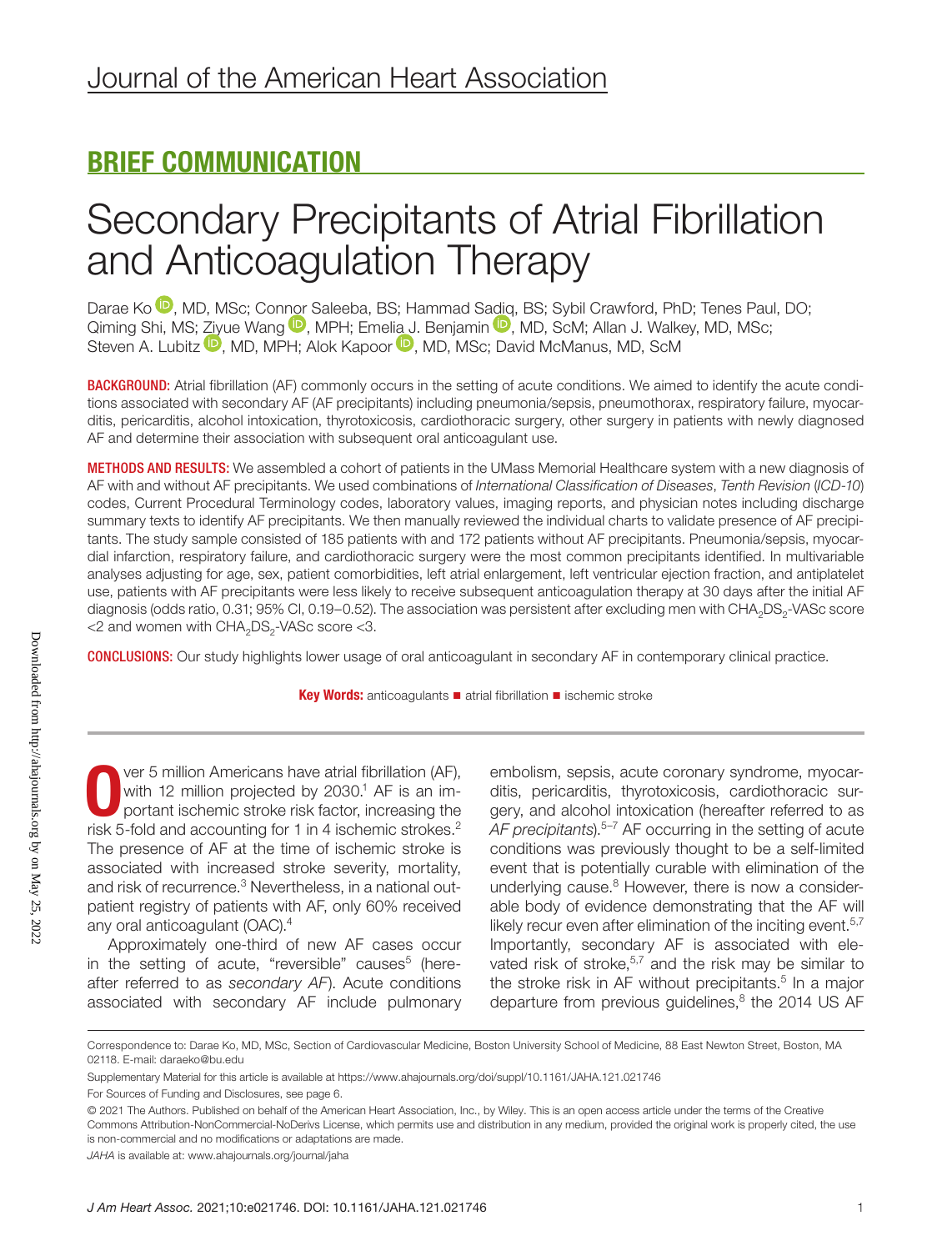guidelines stated that patients with secondary AF require long-term follow-up to evaluate for recurrence. The guidelines also highlighted knowledge gaps in long-term outcomes and the role of OAC in secondary AF.6 An assessment of current OAC utilization in relation to presence of AF precipitants is a critical, initial step to understanding current prescribing patterns and potential targets for future intervention.

In the current study, we assembled a sample of patients with new-onset AF with and without AF precipitants using previously developed electronic health record (EHR) algorithm<sup>9</sup> and manual validation. We then measured the association between presence of secondary precipitants and subsequent OAC use.

### **METHODS**

The authors declare that all supporting data are available within the article and its online supplementary file.

#### Study Sample

We assembled a sample of patients from within the UMass Memorial Healthcare (UMMHC) system with a new diagnosis of AF occurring between April 1, 2018, and December 31, 2019. UMass Memorial Healthcare serves central Massachusetts and has a catchment area of over 1 million lives. We chose the start date of the study period to allow a 6-month lead-in period after the Epic Systems EHR went live at UMass Memorial Healthcare. The lead-in period was necessary to allow

providers to enter preexisting diagnoses into the patients' records. Patients were eligible if we detected the *International Classification of Diseases, Tenth Revision* (*ICD-10*) code I48 for AF or identified AF as a text string ("A. Fib," "atrial fibrillation," "afib," "atrial flutter," "A. Fib") in the ECG report, echocardiogram report, or clinician notes (ie, history and physical, progress notes, discharge summaries, emergency room provider notes). We designated the date associated with first AF diagnosis code or text string of AF as the *index date*. We validated the index date by manual chart review and excluded those who had AF before the index encounter or did not have AF. We also excluded patients with valvular AF (ie, mitral stenosis, rheumatic heart disease of the aortic or mitral valve, and any prosthetic valve), those with incomplete information on demographics or body mass index, those who died within 30 days of AF onset, and those already on anticoagulation therapy at the time of the AF diagnosis. Furthermore, we excluded patients who were diagnosed with definite or possible left ventricular (LV) thrombus or pulmonary embolism at the time of AF diagnosis, as they would have been prescribed an OAC independent of AF. The Figure illustrates patient selection process for the study sample.

#### **Outcome**

We ascertained OAC use within 30 days after the AF diagnosis by manually reviewing the medication list, physician notes, and discharge summaries.



#### Figure 1. Flow diagram of study sample selection.

AF indicates atrial fibrillation; BMI, body mass index; and *ICD-10*, *International Classification of Diseases, 10th Revision*.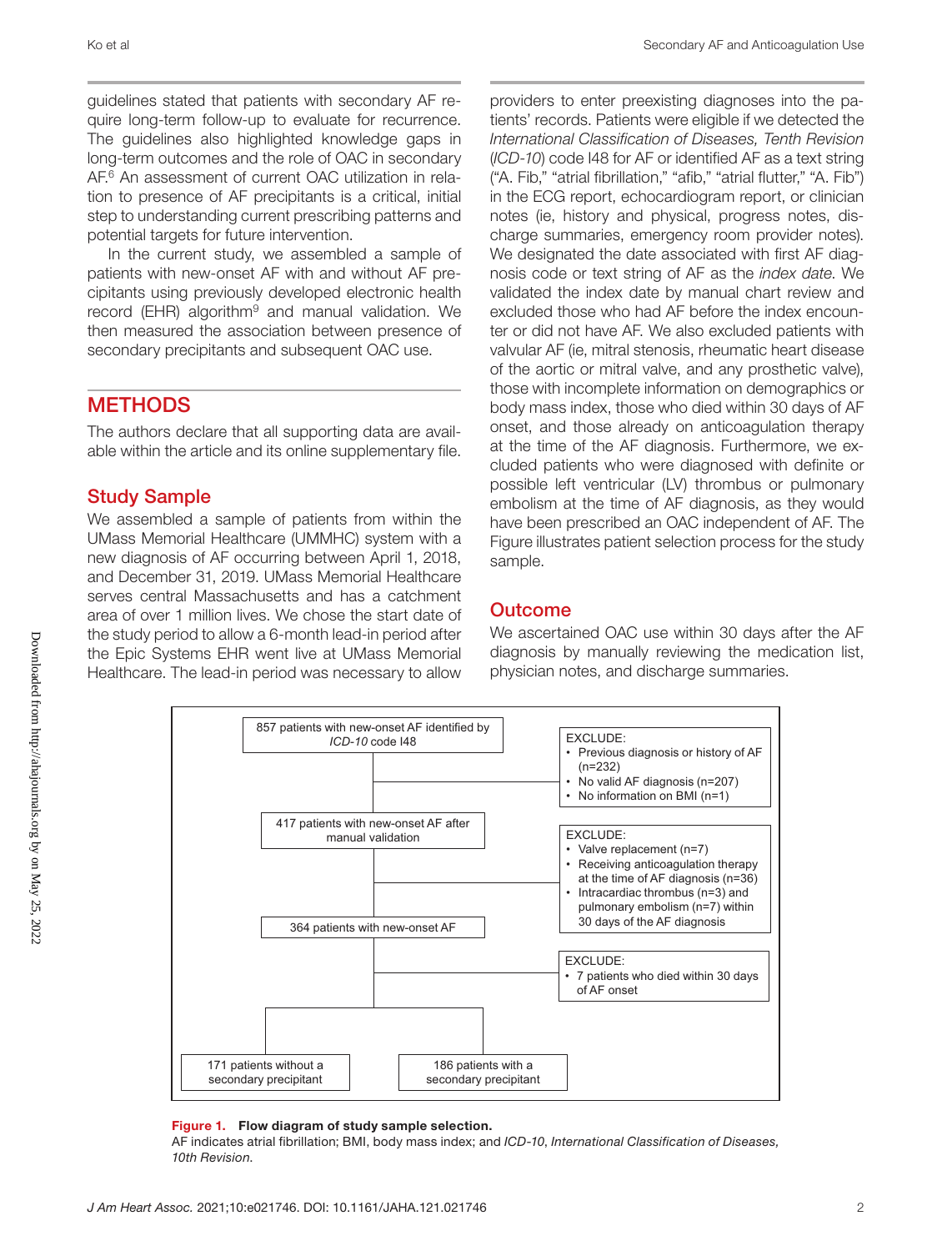#### Independent Variable

We determined presence of an AF precipitant at the time of the AF diagnosis using the EHR algorithms developed by Wang et al.<sup>9</sup> The algorithms use combinations *ICD-10* codes, Current Procedural Terminology codes, laboratory values, imaging reports, and physician notes including discharge summary texts.<sup>9</sup> We searched for presence of the following AF precipitants: pneumothorax, other respiratory disease or failure, sepsis (including pneumonia), myocardial infarction (MI), myocarditis, pericarditis, thyrotoxicosis, cardiothoracic surgery, other surgery, and alcohol intoxication. If any of the algorithms above identified an AF precipitant, we assigned AF as associated with an AF precipitant if it occurred 30 days before, including day of AF diagnosis. We then manually reviewed the patient charts for the entire AF sample to validate presence of an AF precipitant associated with new-onset AF. We assessed performance of the Wang et al algorithms in our UMass sample.

## Covariates: Demographics, Patient Conditions, Echocardiographic Data, and Medication Use

We identified baseline medical comorbidities from the problem list and associated *ICD-10* codes in the EHR for each patient from the encounter associated with the index date. If the information was missing from the index encounter, we used the next closest encounter before the index encounter. We calculated  $CHA<sub>2</sub>DS<sub>2</sub>$ -VASc score by adding 1 point for congestive heart failure, hypertension, age ≥65 years, diabetes, vascular disease, and female sex, and 2 points for history of stroke or transient ischemic attack and age ≥75 years. We obtained left atrial (LA) size and LV ejection fraction from echocardiogram reports obtained within 1 year before and 30 days after the first AF diagnosis. We assigned LA size indexed to body surface area (mL/m2) available as structural data to define LA enlargement (>34 mL/m<sup>2</sup>).<sup>10</sup> When LA size was not available, we searched the summary finding for mention of LA enlargement (ie, "mildly," "moderately," "severely" enlarged). We also collected information about LV ejection fraction. When there was a range of ejection fraction reported (eg, 50%–55%), we used the midpoint of the range. (eg, 52.5%). Finally, we determined antiplatelet use within 12 months before the AF diagnosis through electronic capture of the medication list of the most proximal encounter preceding the index date. Selection of the most proximal encounter before AF diagnosis to define antiplatelet use enabled us to distinguish patients starting or discontinuing antiplatelet use during the index encounter from those with prior use.<sup>11</sup>

## Statistical Analysis

We compared the baseline characteristics between patients with and without an AF precipitant using the *t* test for continuous variables and the chi-square test for the categorical variables. We calculated sensitivity, specificity, positive predictive value, and negative predictive value for the AF precipitant algorithms. To determine association between presence of an AF precipitant and initiation of OAC, we constructed 3 multivariable logistic regression models adjusting for (1) age and sex; (2) variables in model 1 plus body mass index, comorbidities (heart failure, diabetes, hypertension, stroke/transient ischemic attack, coronary artery disease, valvular disease, peripheral vascular disease, anemia, and chronic kidney disease); and (3) variables in model 2 plus LV ejection fraction, LA enlargement, and antiplatelet use. In exploratory analyses, we performed subgroup analyses to determine associations between the individual AF precipitants and initiation of an OAC. For these analyses, we permitted patients to contribute to >1 precipitant type. In addition, we performed exploratory analyses excluding men with  $CHA<sub>2</sub>DS<sub>2</sub>$ -VASc score <2 and women with  $CHA<sub>2</sub>DS<sub>2</sub>-VASC score < 3$  and patients with new diagnosis of AF in the setting of MI.

All analyses were conducted using SAS, version 9.4 (SAS Institute, Cary, NC). The University of Massachusetts Medical School Institutional Review Board approved the conduct of our study.

## RESULTS

### Identification of Study Sample and AF **Precipitants**

Of 857 patients with a new *ICD-10* code for AF, 417 patients had a valid AF diagnosis and complete data on body mass index after manual validation (Figure). Our final sample consisted of 357 patients, 185 (52%) of whom were diagnosed with at least 1 AF precipitant associated with new-onset AF. Of the 185 patients with a precipitant, 54 (29%) patients experienced ≥2 precipitants. Respiratory failure, sepsis (including pneumonia), MI, and cardiothoracic surgery were the most common precipitants identified (Table S1).

The electronic algorithms by Wang et  $a^{19}$  to identify at least 1 AF precipitant had the following diagnostic performance in UMass EHR—89% (95% CI, 84–93) positive predictive value, 83% (78–87) negative predictive value, 82% (77–88) sensitivity, and 90% (83–93) specificity. Algorithm performance varied considerably for individual precipitants (Table S1). Because we permitted assignment of >1 precipitant per patient, the resultant sensitivity of each discrete precipitant was less than that for the composite definition of any one precipitant. Concomitantly, the range of specificity was higher for the individual precipitants compared with the composite.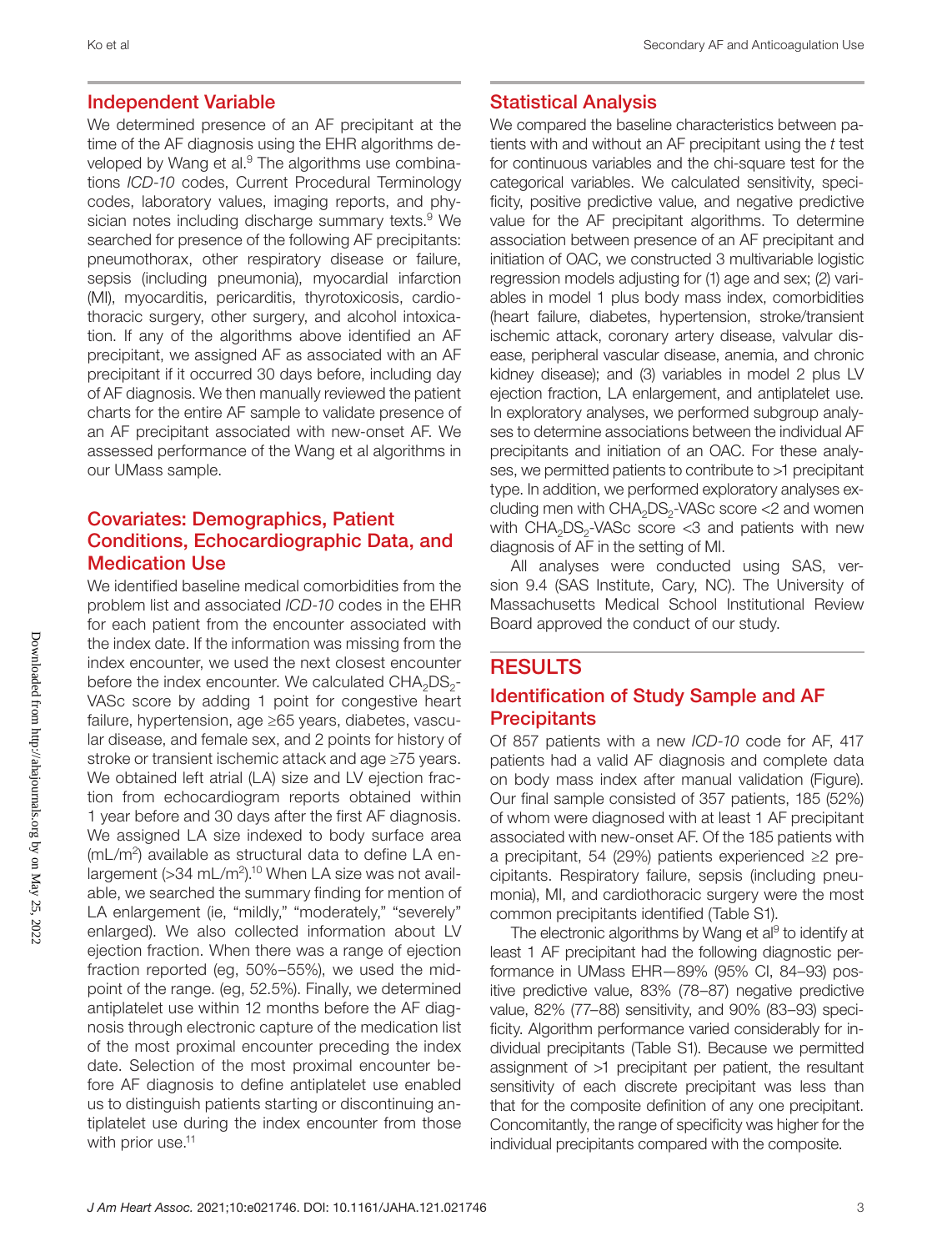## Demographics, Patient Conditions, Echocardiographic Data, and Medication Use

The overall mean age of the sample was 69 years (±14.9), 44% were women, and 93% were White (Table 1). Approximately two-thirds of patients with new-onset AF were evaluated by a cardiologist in either an inpatient or outpatient setting within 30 days of the AF diagnosis. Patients with precipitants had greater prevalence of heart failure (31.4% versus 21.5%; *P*=0.04) and coronary artery disease (33.5% versus 22.1%;  $P=0.02$ ), and higher mean CHA<sub>2</sub>DS<sub>2</sub>-VASc score (3.8 versus 3.2; *P*=0.003). Among patients with an echocardiogram available (n=280, 78% of the sample), patients with precipitants were less likely to have normal LV ejection fraction compared with those without (73% versus 84%; P=0.03). There was no significant difference in LA size (n=279) between the 2 groups. Finally, there was no significant difference in antiplatelet use between the 2 patient groups.

## Initiation of OAC for Patients With New-Onset AF

Patients with AF precipitants were less likely to receive OACs for new-onset AF compared with patients without precipitants (40.5% versus 61.1%; *P*<0.001). In Table 2 we report adjusted association between presence of an AF precipitant and initiation of an OAC among patients with new-onset AF. After adjusting for age, sex, and patient conditions (model 2), we observed that presence of any AF precipitant was significantly associated with lower odds of OAC use. The association persisted even after adjusting for LV ejection fraction, presence of LA enlargement, and antiplatelet use at the time of AF diagnosis (model 3). Of the individual precipitants, we found that sepsis, respiratory failure, and noncardiothoracic surgery were associated with lower odds of OAC use.

When we excluded patients in whom the benefit of stroke prophylaxis is less clear (men with  $CHA<sub>2</sub>DS<sub>2</sub>$ -VASc score  $<$ 2 and women with  $CHA<sub>2</sub>DS<sub>2</sub>$ -VASc score <3), the association remained the same (n=274 for the sample, 155 with a secondary precipitant; odds ratio, 0.34, 95% CI, 0.19–0.60). In addition, when we excluded new-onset AF in the setting of MI, in whom the latest US guideline now recommends stroke prophylaxis,12 there was even lower odds of OAC prescription (n=328 for the sample, 153 with a secondary precipitant; odds ratio, 0.27; 95% CI, 0.15–0.59).

## **DISCUSSION**

Consistent with the prior studies by Lubitz et  $al<sup>11</sup>$  and Gundlund et al,<sup>13</sup> we report that patients with new-onset

Table 1. Baseline Characteristics of AF Patients With and Without Secondary Precipitants

| <b>Characteristics</b>                       | <b>Patients with</b><br>precipitant<br>frequency<br>(% of 185) | <b>Patients</b><br>without<br>precipitant<br>frequency<br>(% of 172) | P value |  |
|----------------------------------------------|----------------------------------------------------------------|----------------------------------------------------------------------|---------|--|
| Demographics                                 |                                                                |                                                                      |         |  |
| Age at AF diagnosis, y                       |                                                                |                                                                      |         |  |
| $\geq 75$                                    | 77 (41.6)                                                      | 60 (34.9)                                                            | 0.14    |  |
| $65 - 74$                                    | 56 (30.3)                                                      | 47 (27.3)                                                            |         |  |
| <65                                          | 52 (28.1)                                                      | 65 (37.8)                                                            |         |  |
| Mean                                         | 70.7±13.7                                                      | 68.0±16.1                                                            | 0.10    |  |
| Female sex                                   | 82 (44.3)                                                      | 74 (43.0)                                                            | 0.80    |  |
| Non-White race or Hispanic<br>ethnicity      | 11 (6.2)                                                       | 13 (7.8)                                                             | 0.54    |  |
| Patient conditions                           |                                                                |                                                                      |         |  |
| Body mass index, kg/m <sup>2</sup>           |                                                                |                                                                      |         |  |
| $<$ 18.5                                     | 2(1.1)                                                         | 2(1.2)                                                               | 0.90    |  |
| $18.5 - 24.9$                                | 40 (21.6)                                                      | 32 (18.6)                                                            |         |  |
| $25 - 29.9$                                  | 63 (34.1)                                                      | 58 (33.7)                                                            |         |  |
| >30                                          | 80 (43.2)                                                      | 80 (46.5)                                                            |         |  |
| Congestive heart failure                     | 59 (31.9)                                                      | 37 (21.5)                                                            | 0.03    |  |
| Hypertension                                 | 146 (78.9)                                                     | 130 (75.6)                                                           | 0.45    |  |
| <b>Diabetes</b>                              | 59 (31.9)                                                      | 49 (28.5)                                                            | 0.48    |  |
| Stroke/TIA or other systemic<br>embolism     | 37 (20.0)                                                      | 28 (16.3)                                                            | 0.36    |  |
| Coronary artery disease                      | 62 (33.5)                                                      | 38 (22.1)                                                            | 0.02    |  |
| Valvular disease                             | 14 (7.6)                                                       | 17 (9.9)                                                             | 0.44    |  |
| Peripheral vascular disease                  | 25 (13.5)                                                      | 17 (9.9)                                                             | 0.29    |  |
| Anemia                                       | 21 (11.4)                                                      | 13 (7.6)                                                             | 0.22    |  |
| Chronic kidney disease*                      |                                                                |                                                                      |         |  |
| Stages 1-3                                   | 158 (91.3)                                                     | 124 (93.9)                                                           | 0.39    |  |
| Stages 4-5                                   | 15(8.7)                                                        | 8(6.1)                                                               |         |  |
| CHA <sub>2</sub> DS <sub>2</sub> -VASc score |                                                                |                                                                      |         |  |
| Mean                                         | $3.8 \pm 2.0$                                                  | $3.2 \pm 2.0$                                                        | 0.002   |  |
| ≥2 for men and ≥3 for women                  | 155 (83.8)                                                     | 119 (69.2)                                                           | 0.001   |  |
| Smoking history                              | 122 (66.0)                                                     | 104 (60.8)                                                           | 0.32    |  |
| Echographic data (n=280)                     |                                                                |                                                                      |         |  |
| LV ejection fraction $\geq 50\%$ (n=277)     | 115 (73.3)                                                     | 101 (84.2)                                                           | 0.03    |  |
| LA enlargement (n=279)                       | 73 (46.2)                                                      | 63 (52.1)                                                            | 0.33    |  |
| Other characteristics                        |                                                                |                                                                      |         |  |
| Antiplatelet use (n=260)                     | 81 (43.8)                                                      | 67 (39.0)                                                            | 0.53    |  |
| Anticoagulant use after AF<br>diagnosis      | 75 (40.5)                                                      | 105 (61.1)                                                           | <0.001  |  |
| Warfarin                                     | 23 (30.7)<br>16 (15.2)                                         |                                                                      | 0.01    |  |
| <b>DOAC</b>                                  | 52 (69.3)                                                      | 89 (84.8)                                                            |         |  |
| Cardiology consultation <sup>†</sup>         | 117 (63.2)                                                     | 117 (68.0)                                                           | 0.34    |  |

Values are n (%) or mean±SD. AF indicates atrial fibrillation; DOAC, direct oral anticoagulant; LA, left atrial; LV, left ventricular; and TIA, transient ischemic attack.

\*Stage determined by calculating creatinine clearance using the Cockcroft-Gault formula.

†Cardiology consultation includes patients for whom a cardiologist served as the primary physician or as a consultant.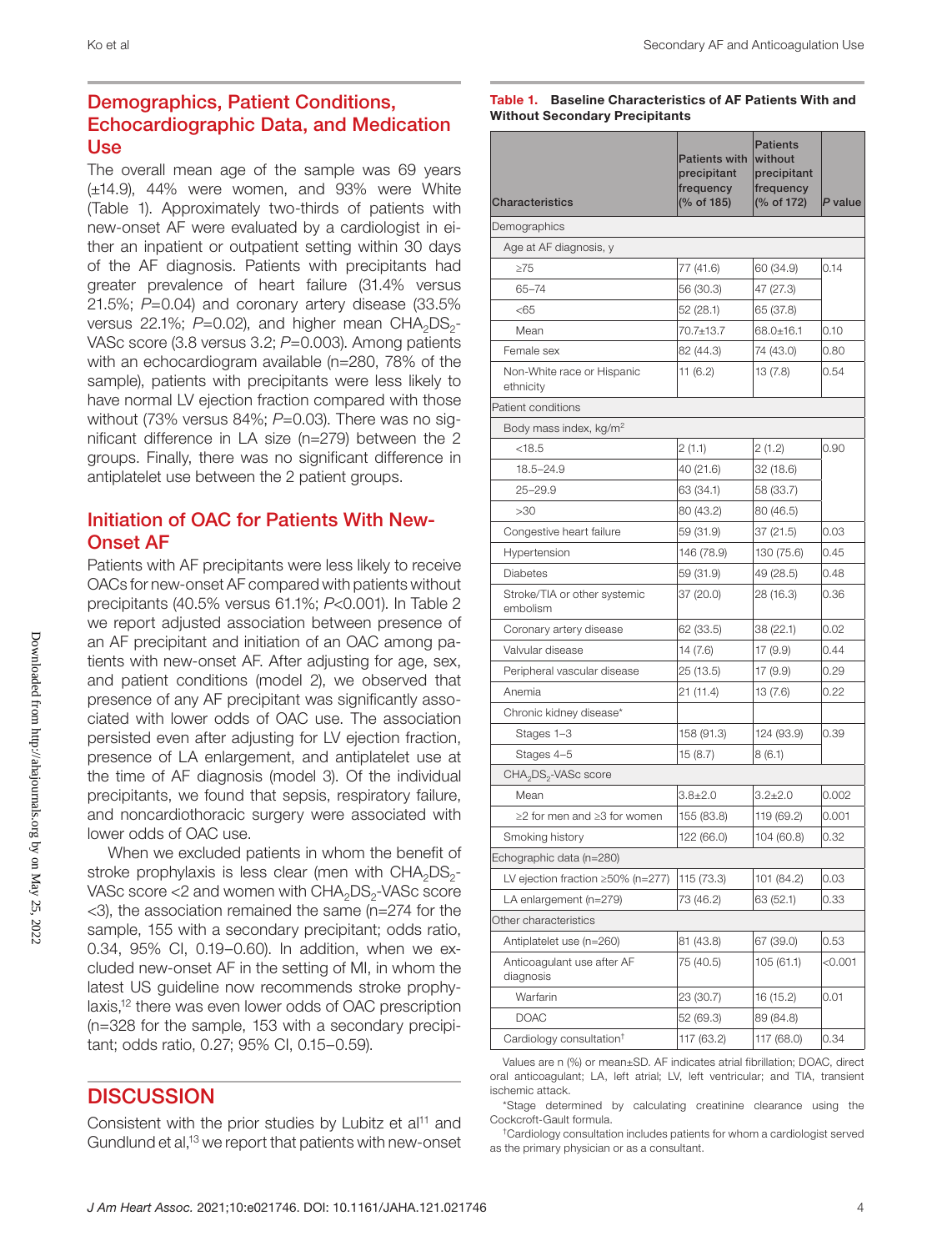|                                        | Multivariable models               |                                                    |                                                           |  |
|----------------------------------------|------------------------------------|----------------------------------------------------|-----------------------------------------------------------|--|
|                                        | Model 1-age and sex<br>OR (95% CI) | Model 2-model 1+patient conditions*<br>OR (95% CI) | Model 3-model 2+other factors <sup>†</sup><br>OR (95% CI) |  |
| Secondary precipitant (n=185)          | $0.42(0.28 - 0.65)$                | $0.39(0.25 - 0.62)$                                | $0.31(0.19 - 0.52)$                                       |  |
| Sepsis $%$ (n=64)                      | $0.51(0.29 - 0.89)$                | $0.45(0.25 - 0.82)$                                | $0.46(0.25 - 0.85)$                                       |  |
| Myocardial infarction (n=32)           | 1.29 (0.62-2.68)                   | $1.41(0.65 - 3.06)$                                | 1.23 (0.53-2.88)                                          |  |
| Respiratory failure (n=56)             | $0.52(0.29 - 0.95)$                | $0.45(0.24 - 0.85)$                                | $0.41(0.21 - 0.80)$                                       |  |
| Cardiothoracic surgery (n=23)          | $0.73(0.31 - 1.71)$                | $0.76(0.30 - 1.94)$                                | $0.69(0.26 - 1.87)$                                       |  |
| Other surgery (n=25)                   | $0.44(0.18 - 1.04)$                | $0.39(0.16 - 0.98)$                                | $0.37(0.14 - 0.96)$                                       |  |
| Other precipitants <sup> </sup> (n=40) | $0.71(0.36 - 1.38)$                | $0.74(0.37 - 1.49)$                                | $0.67(0.32 - 1.39)$                                       |  |

Table 2. Association Between Presence of a Secondary Precipitant and Initiation of OAC

OAC indicates oral anticoagulant; and OR, odds ratio.

\*Patient conditions include heart failure, hypertension, diabetes, stroke/transient ischemic attack, coronary artery disease, valvular disease, peripheral vascular disease, anemia, and chronic kidney disease.

†Other factors include left ventricular ejection fraction, left atrial enlargement, and antiplatelet use.

§Includes pneumonia.

‖ We combined myocarditis, pericarditis, alcohol intoxication, pneumothorax, and thyrotoxicosis into a single category due to their small sample sizes. See Table S1 for the sample size for each secondary precipitant.

AF with AF precipitants are less likely to receive OAC compared with those without a precipitant. The relative lack of OAC prescription for patients with AF in the context of AF precipitants persisted after adjustment for multiple factors that predict risk of stroke including CHA<sub>2</sub>DS<sub>2</sub>-VASc score. Of the individual precipitants, noncardiac illnesses including sepsis, respiratory failure, and noncardiothoracic surgery were significantly associated with lower odds of OAC use. Exclusion of men with  $CHA<sub>2</sub>DS<sub>2</sub>-VASC score < 2$  and women with CHA<sub>2</sub>DS<sub>2</sub>-VASc score <3 and patients with MI did not change the association. Our work as well as those of others<sup>11,13</sup> suggest that AF occurring in the setting of acute precipitants is perceived to be transient by clinicians and therefore does not require long-term OAC.

However, the 2014 US AF guidelines state that "sparse data support the notion that patients with AF that occurs in the setting of 1 of these potentially 'reversible' conditions are, in fact, cured of AF … "6 We now have data from both prospective and retrospective observational studies showing that at least 40% of the cases of AF associated with AF precipitants recur during longitudinal follow-up.<sup>5,7,9</sup> Given that about one-third of new AF cases occur in the setting of AF precipitants,<sup>5</sup> the results from the current study highlight the urgent need to determine the optimal stroke prophylaxis strategy in secondary AF through randomized trials.

Our work distinguishes itself from the other studies<sup>11,13</sup> in the level of clinical detail and manual validation of AF and presence of AF precipitants. In addition, we adjusted for patient conditions that influence the risk of stroke and bleeding and adjusted for factors that were not available in the prior studies. These included LV ejection fraction and LA size, echocardiographic features that are associated with increased risk of developing AF.14 The echocardiographic information can help clinicians decide if new-onset AF with AF precipitants is preexisting or if it will likely to recur even after removal of the precipitant. Given that evidence shows patients with AF treated by cardiologists are more likely to receive guideline-concordant care for  $AF<sub>15</sub>$  we also adjusted for involvement of a cardiologist in the patients' care.

We acknowledge several limitations of our findings. Our study is from a single center. Prescription patterns may differ in different health care settings or other parts of the United States. Our sample size was small, and therefore we could not firmly establish the association of individual precipitants with OAC prescription. We also did not have information on duration of the newonset AF, which could have been associated with OAC use. Further, we did not have information on echocardiograms and antiplatelet use for everyone. We also did not measure the use of OACs after 30 days of newonset AF. In some cases, providers may investigate the burden of AF using ambulatory cardiac rhythm monitors before prescribing OAC. In the current study, we did not investigate clinical outcomes associated with OAC in secondary AF. Finally, as is the case in observational study design, there is the possibility of residual confounding by an unmeasured factor. Nevertheless, the strength of the association demonstrated in our study confirms a significantly lower prescription of OAC in patients with newly diagnosed with AF in the setting of an acute precipitant. Given the risk of AF recurrence during longitudinal follow-up in secondary AF,<sup>5</sup> future studies on optimal strategy to manage these patients is warranted.

In conclusion, our study highlights feasibility of using EHR algorithms to identify secondary AF and underscores lower usage of OAC in secondary AF in contemporary clinical practice.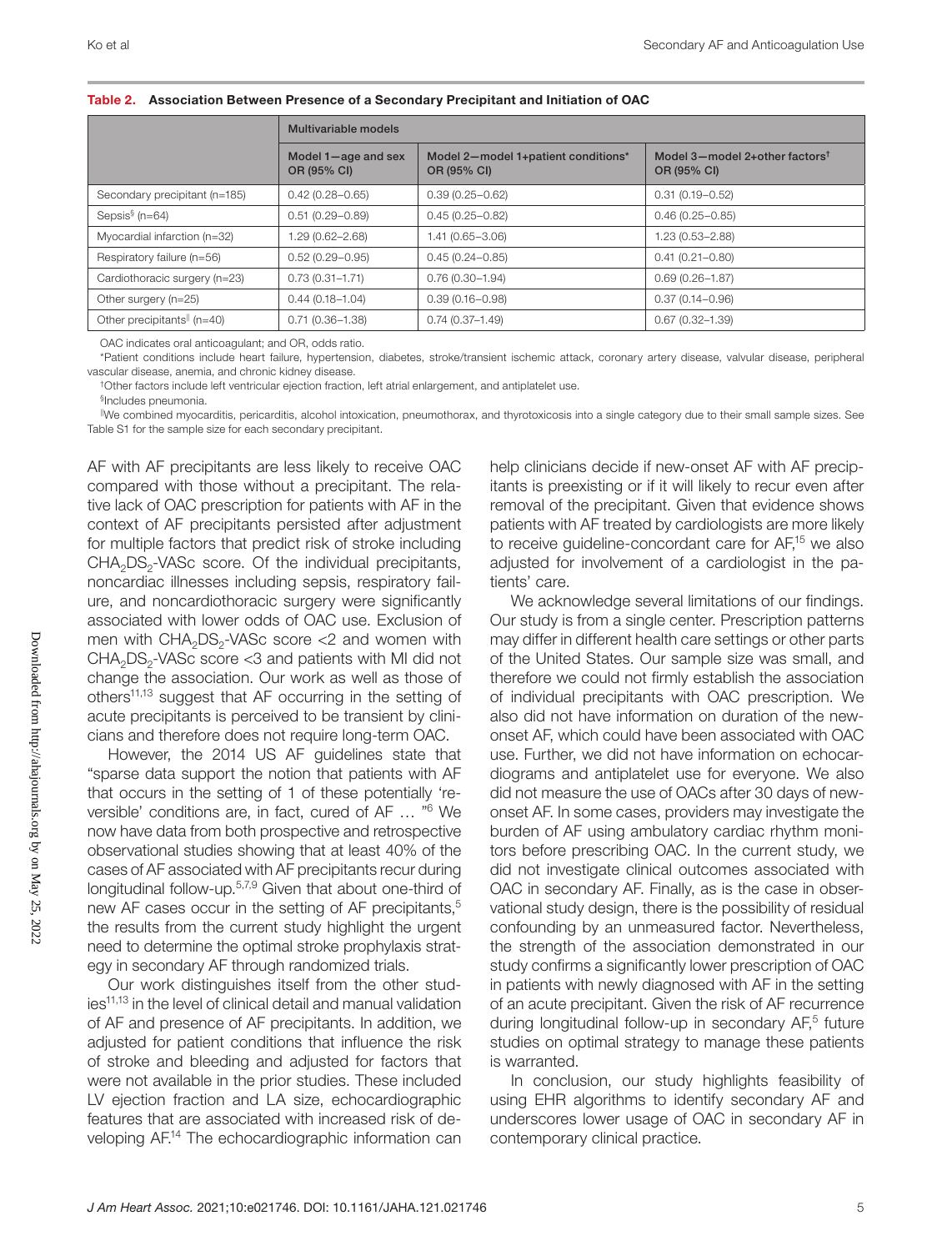#### ARTICLE INFORMATION

Received March 22, 2021; accepted August 9, 2021.

#### **Affiliations**

Section of Cardiovascular Medicine (D.K., E.J.B.); and The Pulmonary Center (A.J.W.), Boston University School of Medicine, Boston, MA; Department of Epidemiology (E.J.B.); and Department of Health Law, Policy, & Management (A.J.W.), Boston University School of Public Health, Boston, MA;Department of Medicine (C.S., H.S., T.P., Z.W., A.K., D.M.), Graduate School of Nursing (S.C.), and Center for Clinical and Translational Science (Q.S.), UMass Medical School, Worcester, MA; and Cardiovascular Research Center and Cardiac Arrhythmia Service, Massachusetts General Hospital, Boston, MA (S.A.L.).

#### Sources of Funding

Dr Ko is supported by American College of Cardiology Foundation/Merck Research Fellowship in Cardiovascular Diseases and Cardiometabolic Disorders. Dr Benjamin is supported by the National Heart, Lung, and Blood Institute (R01HL092577), American Heart Association AF Strategically Focused Research Network (18SFRN34110082), and American Heart Association Tobacco Regulation and Addiction Center (2U54HL120163). Dr Walkey is supported by the National Heart, Lung, and Blood Institute (R01 HL136660 and R01 HL139751). Dr Lubitz is supported by a National Institutes of Health grant (1R01HL139731) and American Heart Association AF Strategically Focused Research Network (18SFRN34250007). Dr McManus is supported by the National Heart, Lung, and Blood Institute (R01HL137794). This work was supported by an investigator-initiated industry sponsored research award from Boehringer Ingelheim (BIPI QIE2016001). Boehringer Ingelheim Pharmaceuticals, Inc had no role in the design, analysis, or interpretation of the results in this study; Boehringer Ingelheim Pharmaceuticals, Inc was given the opportunity to review the manuscript for medical and scientific accuracy as it relates to Boehringer Ingelheim Pharmaceuticals, Inc substances, as well as intellectual property considerations.

#### **Disclosures**

Dr Lubitz receives sponsored research support from Bristol Myers Squibb/Pfizer, Bayer AG, Boehringer Ingelheim, Fitbit, and IBM, and has consulted for Bristol Myers Squibb/Pfizer, Bayer AG, and Blackstone Life Sciences. Dr McManus reports grants and personal fees from Bristol Myers Squibb, grants and personal fees from Pfizer, grants from Boehringer Ingelheim and Philips, nonfinancial support from Apple, personal fees and nonfinancial support from Samsung, grants and personal fees from Flexcon, personal fees from Avania, personal fees from Rose Consulting, grants and personal fees from Heart Rhythm Society, and personal fees and nonfinancial support from Fitbit, outside the submitted work. Dr Alok Kapoor has received research grant support from Pfizer through its independent grants for learning and change the funding mechanism and from Bristol-Myers Squibb for Independent Medical Education Grants. More recently, he has received research grant support through a competitive process adjudicated and funded by the alliance, which is formed by both Pfizer and Bristol-Myers Squibb. He has also been awarded a grant by Pfizer to examine conversations between patients and providers. Z. Wang, C. Saleeba, Q. Shi, H. Sadiq, and Dr Crawford have also received research grant support from Bristol Meyers Squibb and Boehringer Ingelheim in the past 3 years (coinvestigator on the grants secured by Drs Kapoor and McManus). The remaining authors have no disclosures to report.

#### Supplementary Material

Table S1

#### **REFERENCES**

1. Colilla S, Crow A, Petkun W, Singer DE, Simon T, Liu X. Estimates of current and future incidence and prevalence of atrial fibrillation in the U.S. adult population. *Am J Cardiol*. 2013;112:1142–1147. doi: [10.1016/j.](https://doi.org/10.1016/j.amjcard.2013.05.063) [amjcard.2013.05.063](https://doi.org/10.1016/j.amjcard.2013.05.063)

- 2. O'Donnell MJ, Chin SL, Rangarajan S, Xavier D, Liu L, Zhang H, Rao-Melacini P, Zhang X, Pais P, Agapay S, et al. Global and regional effects of potentially modifiable risk factors associated with acute stroke in 32 countries (INTERSTROKE): a case-control study. *Lancet*. 2016;388:761–775. doi: [10.1016/S0140-6736\(16\)30506-2](https://doi.org/10.1016/S0140-6736(16)30506-2)
- 3. Lin HJ, Wolf PA, Kelly-Hayes M, Beiser AS, Kase CS, Benjamin EJ, D'Agostino RB. Stroke severity in atrial fibrillation. The Framingham Study. *Stroke*. 1996;27:1760–1764. doi: [10.1161/01.STR.27.10.1760](https://doi.org/10.1161/01.STR.27.10.1760)
- 4. Marzec LN, Wang J, Shah ND, Chan PS, Ting HH, Gosch KL, Hsu JC, Maddox TM. Influence of direct oral anticoagulants on rates of oral anticoagulation for atrial fibrillation. *J Am Coll Cardiol*. 2017;69:2475–2484. doi: [10.1016/j.jacc.2017.03.540](https://doi.org/10.1016/j.jacc.2017.03.540)
- 5. Lubitz SA, Yin X, Rienstra M, Schnabel RB, Walkey AJ, Magnani JW, Rahman F, McManus DD, Tadros TM, Levy D, et al. Long-term outcomes of secondary atrial fibrillation in the community: the Framingham Heart Study. *Circulation*. 2015;131:1648–1655. doi: [10.1161/CIRCU](https://doi.org/10.1161/CIRCULATIONAHA.114.014058) [LATIONAHA.114.014058](https://doi.org/10.1161/CIRCULATIONAHA.114.014058)
- 6. January CT, Wann LS, Alpert JS, Calkins H, Cigarroa JE, Cleveland JC, Conti JB, Ellinor PT, Ezekowitz MD, Field ME, et al. 2014 AHA/ ACC/HRS guideline for the management of patients with atrial fibrillation: a report of the American College of Cardiology/American Heart Association Task Force on Practice Guidelines and the Heart Rhythm Society. *Circulation*. 2014;130:e199–e267.
- 7. Walkey AJ, Hammill BG, Curtis LH, Benjamin EJ. Long-term outcomes following development of new-onset atrial fibrillation during sepsis. *Chest*. 2014;146:1187–1195. doi: [10.1378/chest.14-0003](https://doi.org/10.1378/chest.14-0003)
- 8. Fuster V, Rydén LE, Cannom DS, Crijns HJ, Curtis AB, Ellenbogen KA, Halperin JL, Kay GN, Le Huezey J-Y, Lowe JE, et al. 2011 ACCF/ AHA/HRS focused updates incorporated into the ACC/AHA/ESC 2006 guidelines for the management of patients with atrial fibrillation: a report of the American College of Cardiology Foundation/American Heart Association Task Force on practice guidelines. *Circulation*. 2011;123:e269–e367. doi: [10.1161/CIR.0b013e318214876d](https://doi.org/10.1161/CIR.0b013e318214876d)
- 9. Wang EY, Hulme OL, Khurshid S, Weng L-C, Choi SH, Walkey AJ, Ashburner JM, McManus DD, Singer DE, Atlas SJ, et al. Initial precipitants and recurrence of atrial fibrillation. *Circ Arrhythm Electrophysiol*. 2020;13:e007716. doi: [10.1161/CIRCEP.119.007716](https://doi.org/10.1161/CIRCEP.119.007716)
- 10. Lang RM, Badano LP, Mor-Avi V, Afilalo J, Armstrong A, Ernande L, Flachskampf FA, Foster E, Goldstein SA, Kuznetsova T, et al. Recommendations for cardiac chamber quantification by echocardiography in adults: an update from the American Society of Echocardiography and the European Association of Cardiovascular Imaging. *J Am Soc Echocardiogr*. 2015;28:1–39.e14. doi: [10.1016/j.](https://doi.org/10.1016/j.echo.2014.10.003) [echo.2014.10.003](https://doi.org/10.1016/j.echo.2014.10.003)
- 11. Lubitz SA, Khurshid S, Weng L-C, Doros G, Keach JW, Gao QI, Gehi AK, Hsu JC, Reynolds MR, Turakhia MP, et al. Predictors of oral anticoagulant non-prescription in patients with atrial fibrillation and elevated stroke risk. *Am Heart J*. 2018;200:24–31. doi: [10.1016/j.](https://doi.org/10.1016/j.ahj.2018.03.003) [ahj.2018.03.003](https://doi.org/10.1016/j.ahj.2018.03.003)
- 12. January CT, Wann LS, Calkins H, Chen LY, Cigarroa JE, Cleveland JC Jr, Ellinor PT, Ezekowitz MD, Field ME, Furie KL, et al. 2019 AHA/ACC/HRS focused update of the 2014 AHA/ACC/HRS guideline for the management of patients with atrial fibrillation. *Circulation*. 2019;140:e125–e151. doi: [10.1161/CIR.0000000000000665.](https://doi.org/10.1161/CIR.0000000000000665)
- 13. Gundlund A, Kümler T, Bonde AN, Butt JH, Gislason GH, Torp-Pedersen C, Køber L, Olesen JB, Fosbøl EL. Comparative thromboembolic risk in atrial fibrillation with and without a secondary precipitant-Danish nationwide cohort study. *BMJ Open*. 2019;9:e028468. doi: [10.1136/bmjop](https://doi.org/10.1136/bmjopen-2018-028468) [en-2018-028468](https://doi.org/10.1136/bmjopen-2018-028468)
- 14. Suissa L, Bertora D, Lachaud S, Mahagne MH. Score for the targeting of atrial fibrillation (STAF): a new approach to the detection of atrial fibrillation in the secondary prevention of ischemic stroke. *Stroke*. 2009;40:2866–2868. doi: [10.1161/STROKEAHA.109.552679](https://doi.org/10.1161/STROKEAHA.109.552679)
- 15. Barnett AS, Kim S, Fonarow GC, Thomas LE, Reiffel JA, Allen LA, Freeman JV, Naccarelli G, Mahaffey KW, Go AS, et al. Treatment of atrial fibrillation and concordance With the American Heart Association/ American College of Cardiology/Heart Rhythm Society Guidelines: findings from ORBIT-AF (Outcomes Registry for Better Informed Treatment of Atrial Fibrillation). *Circ Arrhythm Electrophysiol*. 2017;10:e005051. doi: [10.1161/CIRCEP.117.005051](https://doi.org/10.1161/CIRCEP.117.005051)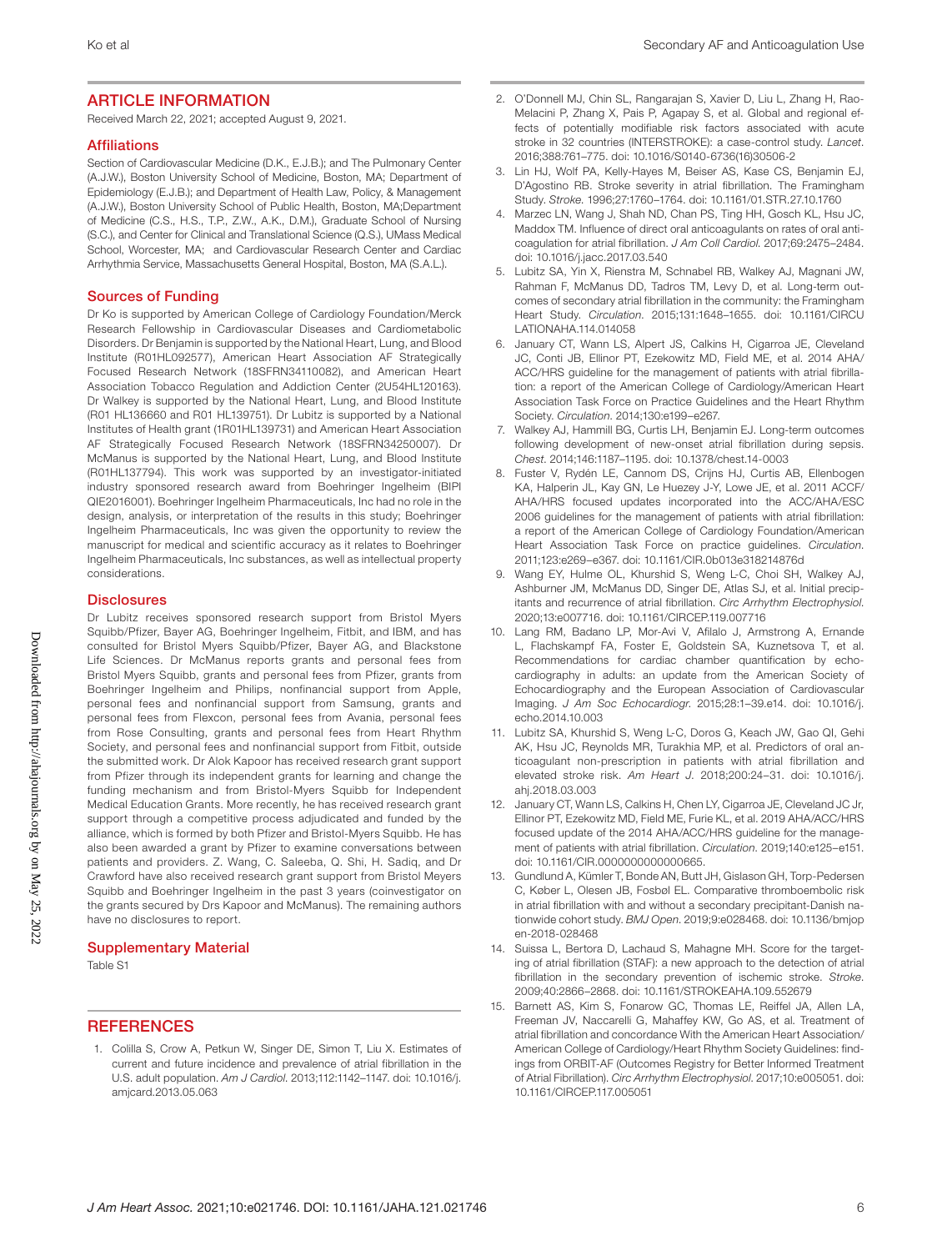# **SUPPLEMENTAL MATERIAL**